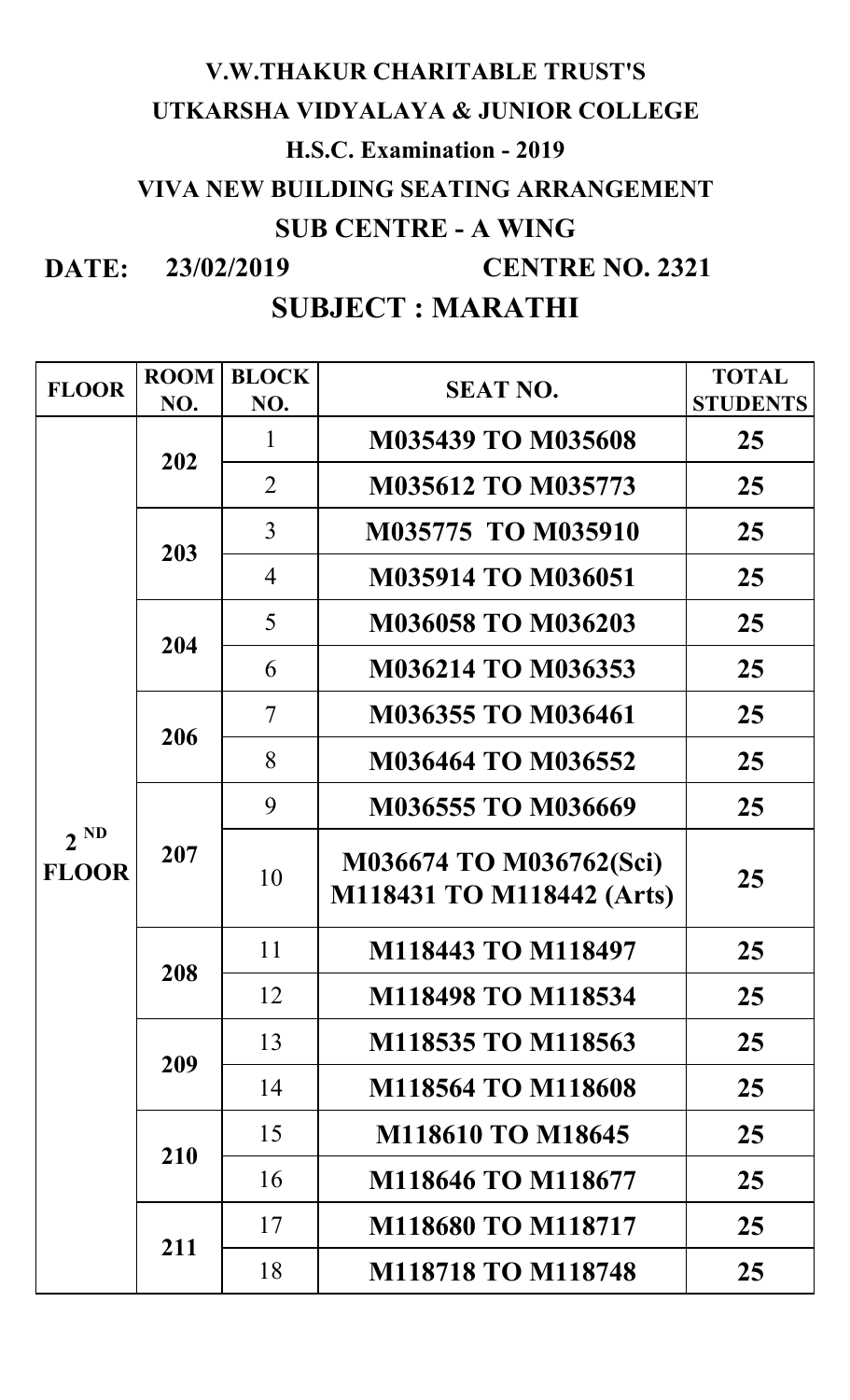#### **V.W.THAKUR CHARITABLE TRUST'S**

#### **UTKARSHA VIDYALAYA & JUNIOR COLLEGE**

## **H.S.C. Examination - 2019**

# **VIVA NEW BUILDING SEATING ARRANGEMENT**

## **SUB CENTRE - A WING**

**DATE: 23/02/2019**

 **CENTRE NO. 2321**

| <b>FLOOR</b>    | <b>ROOM</b><br>NO. | <b>BLOCK</b><br>NO. | <b>SEAT NO.</b>           | <b>TOTAL</b><br><b>STUDENTS</b> |
|-----------------|--------------------|---------------------|---------------------------|---------------------------------|
|                 | 302                | 19                  | M118749 TO M118778        | 25                              |
|                 |                    | 20                  | M118780 TO M118807        | 25                              |
|                 | 303                | 21                  | <b>M118808 TO M118840</b> | 25                              |
|                 |                    | 22                  | <b>M118841 TO M118876</b> | 25                              |
|                 | 304                | 23                  | M118877 TO M118906        | 25                              |
|                 |                    | 24                  | M118907 TO M118938        | 25                              |
|                 | 305                | 25                  | M118939 TO M118975        | 25                              |
|                 | 306                | 26                  | M118978 TO M119005        | 25                              |
|                 |                    | 27                  | <b>M119006 TO M119041</b> | 25                              |
|                 | 308                | 28                  | M119042 TO M119074        | 25                              |
| 3 <sup>RD</sup> |                    | 29                  | M119075 TO M119104        | 25                              |
| <b>FLOOR</b>    | 309                | 30                  | M119105 TO M119135        | 25                              |
|                 |                    | 31                  | M119136 TO M119164        | 25                              |
|                 | 310                | 32                  | M119165 TO M119200        | 25                              |
|                 |                    | 33                  | M119201 TO M119232        | 25                              |
|                 | 311                | 34                  | M119234 TO M119268        | 25                              |
|                 |                    | 35                  | M119269 TO M119298        | 25                              |
|                 | 312                | 36                  | M119299 TO M119329        | 25                              |
|                 | 313                | 37                  | M119330 TO M119376        | 25                              |
|                 |                    | 38                  | M119377 TO M119406        | 25                              |
|                 | 314                | 39                  | <b>M119407 TO M119440</b> | 25                              |
|                 |                    | 40                  | M119441 TO M119475        | 25                              |
|                 | 315                | 41                  | M119476 TO M119505        | 25                              |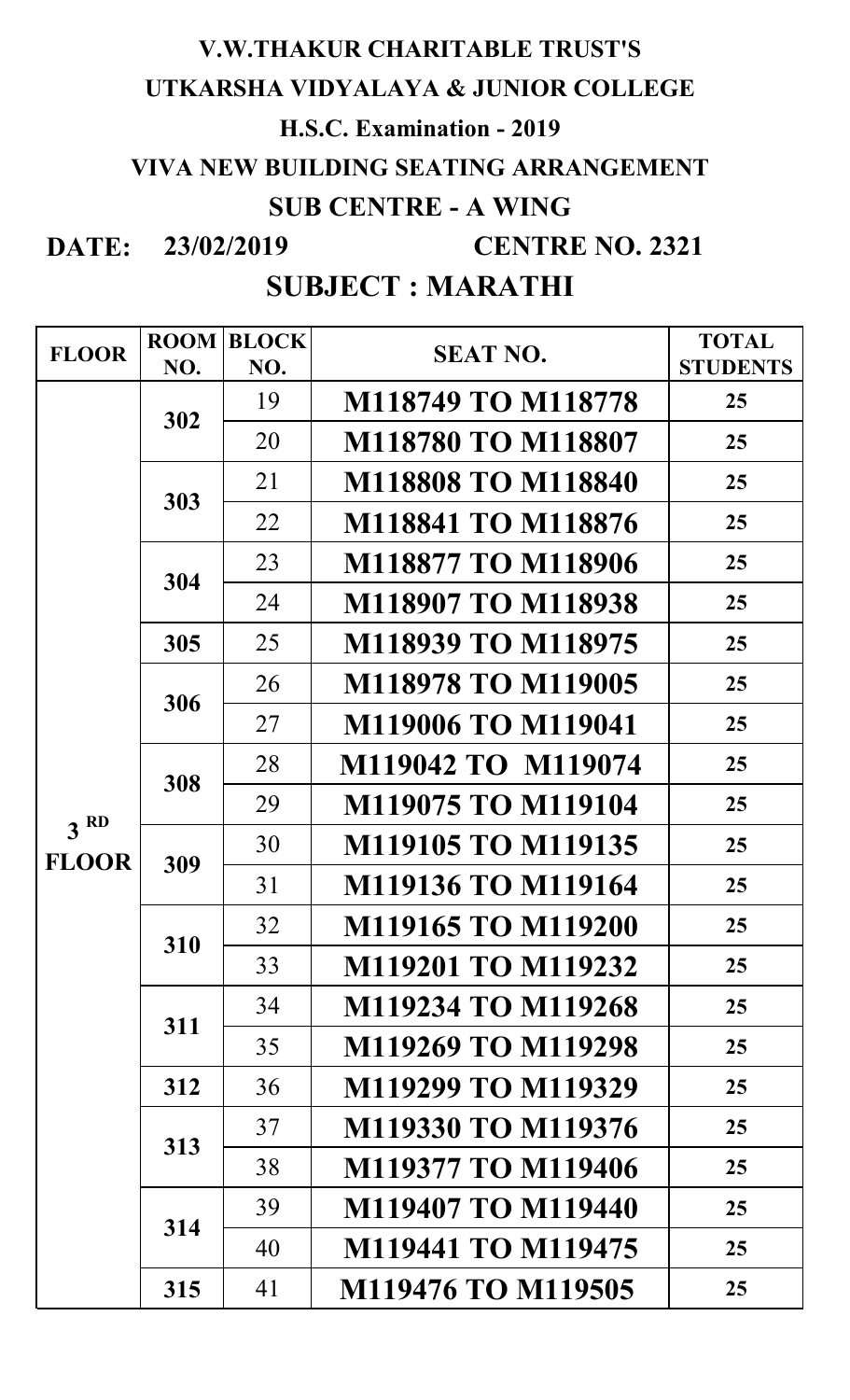#### **DATE: 23/02/2019 V.W.THAKUR CHARITABLE TRUST'S UTKARSHA VIDYALAYA & JUNIOR COLLEGE H.S.C. Examination - 2019 VIVA NEW BUILDING SEATING ARRANGEMENT SUB CENTRE - A WING CENTRE NO. 2321**

| <b>FLOOR</b>      | <b>ROO</b>        | <b>BLOC</b>       | <b>SEAT NO.</b>           | <b>TOTAL</b>    |
|-------------------|-------------------|-------------------|---------------------------|-----------------|
|                   | M <sub>NO</sub> . | K <sub>NO</sub> . |                           | <b>STUDENTS</b> |
|                   | 403               | 42                | M119506 TO M119536(Arts)  |                 |
|                   |                   |                   | <b>M204186 TO</b>         | 25              |
|                   |                   |                   | <b>M204190(Comm)</b>      |                 |
|                   |                   | 43                | <b>M204194 TO M204327</b> | 25              |
|                   | 404               | 44                | M204329 TO M204420        | 25              |
|                   |                   | 45                | <b>M204421 TO M204547</b> | 25              |
|                   | 406               | 46                | <b>M204548 TO M204625</b> | 25              |
|                   |                   | 47                | <b>M204634 TO M204689</b> | 25              |
|                   | 407               | 48                | M204691 TO M204755        | 25              |
|                   |                   | 49                | <b>M204760 TO M204822</b> | 25              |
|                   | 408               | 50                | <b>M204827 TO M204892</b> | 25              |
| $4$ <sup>TH</sup> |                   | 51                | <b>M204895 TO M204968</b> | 25              |
| <b>FLOOR</b>      | 409               | 52                | <b>M204971 TO M205049</b> | 25              |
|                   |                   | 53                | <b>M205050 TO M205111</b> | 25              |
|                   | 410               | 54                | <b>M205115 TO M205195</b> | 25              |
|                   |                   | 55                | M205202 TO M205267        | 25              |
|                   | 411               | 56                | M205270 TO M205323        | 25              |
|                   |                   | 57                | <b>M205328 TO M205413</b> | 25              |
|                   | 412               | 58                | <b>M205414 TO M205480</b> | 25              |
|                   | 413               | 59                | M205482 TO M205550        | 25              |
|                   |                   | 60                | M205556 TO M205658        | 25              |
|                   | 414               | 61                | M205660 TO M205726        | 25              |
|                   |                   | 62                | <b>M205735 TO M205815</b> | 25              |
|                   | 415               | 63                | <b>M205816 TO M205871</b> | 25              |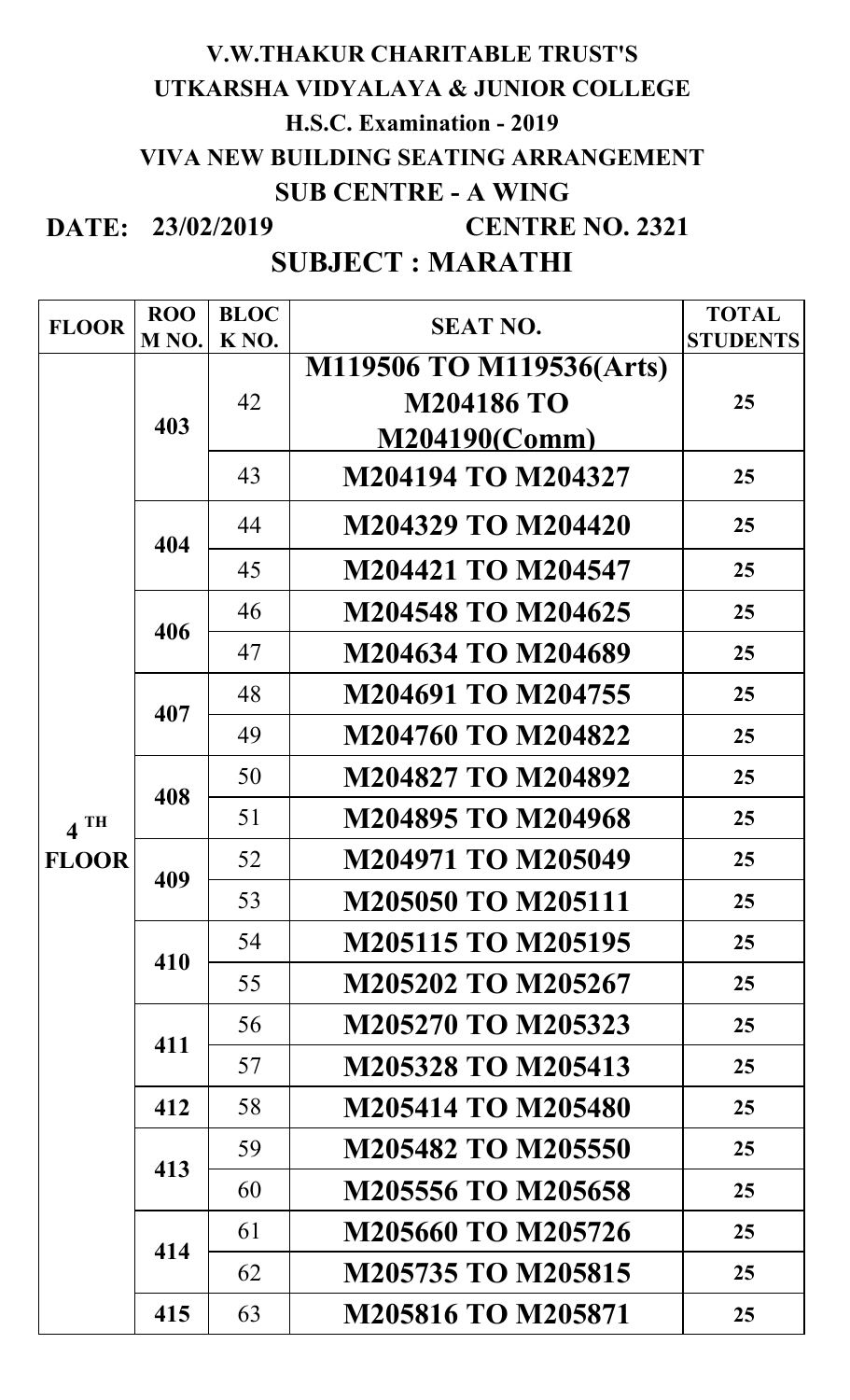#### **DATE: 23/02/2019 SUBJECT : MARATHI V.W.THAKUR CHARITABLE TRUST'S UTKARSHA VIDYALAYA & JUNIOR COLLEGE H.S.C. Examination - 2019 VIVA NEW BUILDING SEATING ARRANGEMENT SUB CENTRE - A WING CENTRE NO. 2321**

| <b>FLOOR</b>    | <b>ROOM</b><br>NO. | <b>BLOCK</b><br>NO. | <b>SEAT NO.</b>           | <b>TOTAL</b><br><b>STUDENTS</b> |
|-----------------|--------------------|---------------------|---------------------------|---------------------------------|
|                 | 502                | 64                  | M205882 TO M205977        | 25                              |
|                 |                    | 65                  | M205978 TO M206037        | 25                              |
|                 | 503<br>504         | 66                  | M206040 TO M206114        |                                 |
|                 |                    |                     |                           | 25                              |
|                 |                    | 67                  | <b>M206115 TO M206186</b> | 25                              |
|                 |                    | 68                  | M206194 TO M206236        | 25                              |
|                 |                    | 69                  | M206237 TO M206337        | 25                              |
|                 | 505                | 70                  | M206339 TO M206400        | 25                              |
|                 | 506                | 71                  | M206402 TO M206485        | 25                              |
|                 |                    | 72                  | M206486 TO M206532        | 25                              |
|                 | 507                | 73                  | M206533 TO M206609        | 25                              |
|                 |                    | 74                  | <b>M206610 TO M206720</b> | 25                              |
|                 |                    | 75                  | M206722 TO M206793        | 25                              |
| 5 <sup>TH</sup> | 508                | 76                  | M206796 TO M206851        | 25                              |
| <b>FLOOR</b>    | 509                | 77                  | M206854 TO M206933        | 25                              |
|                 |                    | 78                  | M206936 TO M207000        | 25                              |
|                 | 510                | 79                  | M207006 TO M207080        | 25                              |
|                 |                    | 80                  | M207083 TO M207144        | 25                              |
|                 | 511                | 81                  | M207146 TO M207203        | 25                              |
|                 |                    | 82                  | M207205 TO M207277        | 25                              |
|                 | 512                | 83                  | <b>M207278 TO M207341</b> | 25                              |
|                 | 513                | 84                  | M207344 TO M207433        | 25                              |
|                 |                    | 85                  | M207437 TO M207499        | 25                              |
|                 | 514                | 86                  | M207502 TO M207567        | 25                              |
|                 |                    | 87                  | M207568 TO M207621        | 25                              |
|                 |                    | 88                  |                           |                                 |
|                 | 515                |                     | M207623 TO M207677        | 25                              |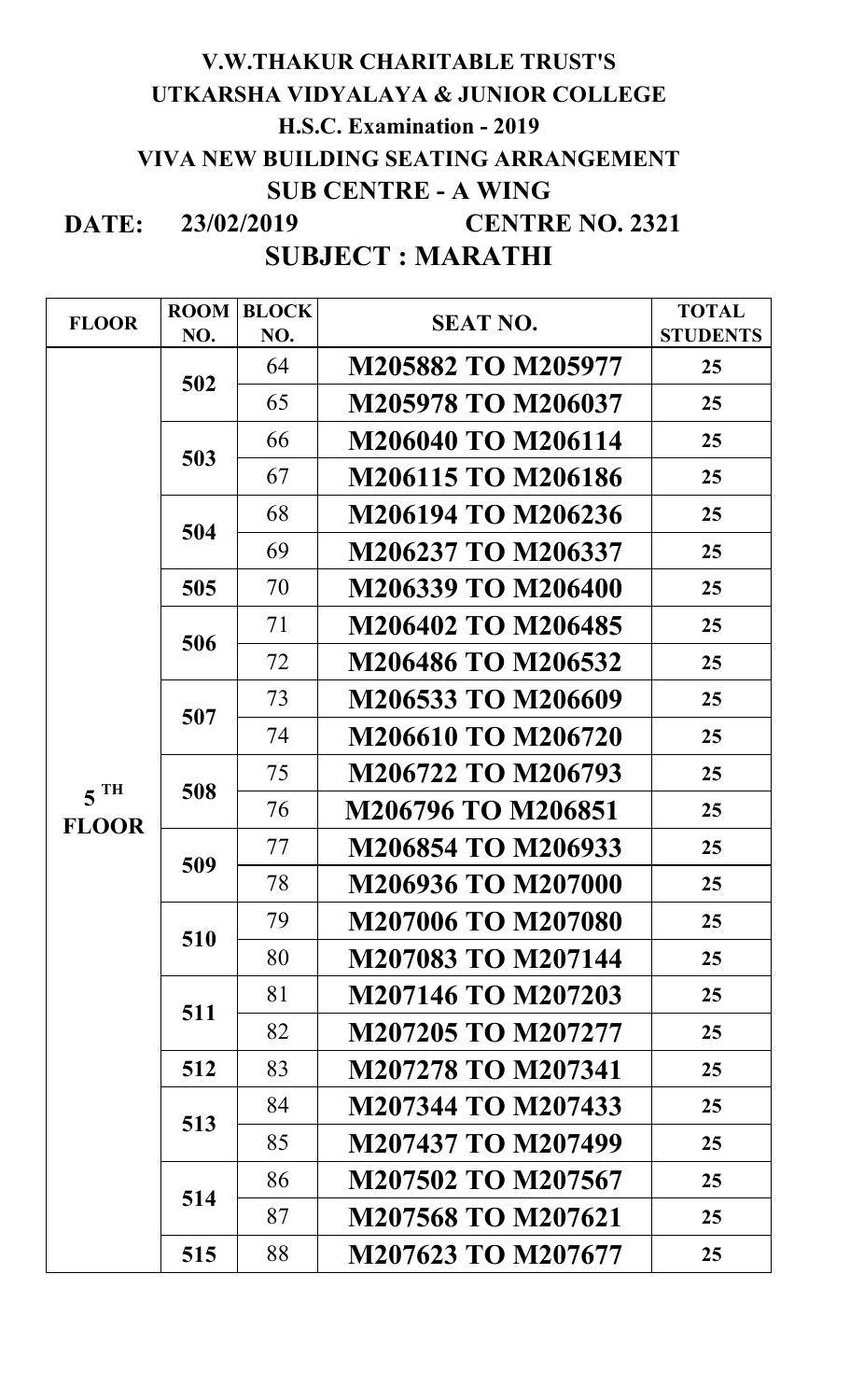#### **V.W.THAKUR CHARITABLE TRUST'S UTKARSHA VIDYALAYA & JUNIOR COLLEGE H.S.C. Examination - 2019 VIVA NEW BUILDING SEATING ARRANGEMENT SUB CENTRE - A WING CENTRE NO. 2321**

**DATE: 23/02/2019**

| <b>FLOOR</b>                      | <b>ROOM</b><br>NO. | <b>BLOCK</b><br>NO. | <b>SEAT NO.</b>              |
|-----------------------------------|--------------------|---------------------|------------------------------|
| $6$ <sup>TH</sup><br><b>FLOOR</b> | 602                | 89                  | M207679 TO M207737           |
|                                   |                    | 90                  | M207738 TO M207836           |
|                                   | 603                | 91                  | <b>M207838 TO M207891</b>    |
|                                   |                    | 92                  | M207892 TO M207950           |
|                                   | 604                | 93                  | <b>M207951 TO M208024</b>    |
|                                   |                    | 94                  | <b>M208027 TO M208103</b>    |
|                                   | 606                | 95                  | <b>M208104 TO M208168</b>    |
|                                   |                    | 96                  | <b>M208172 TO M208235</b>    |
|                                   | 607                | 97                  | <b>M208236 TO M208284</b>    |
|                                   |                    | 98                  | <b>M208285 TO M208379</b>    |
|                                   | 608                | 99                  | M208380 TO M208489, M036531, |
|                                   |                    |                     | M350137 (Sci Add No.)        |
|                                   |                    |                     | M370361, M370362 M370576     |
|                                   |                    |                     | (Comm Add No.)               |